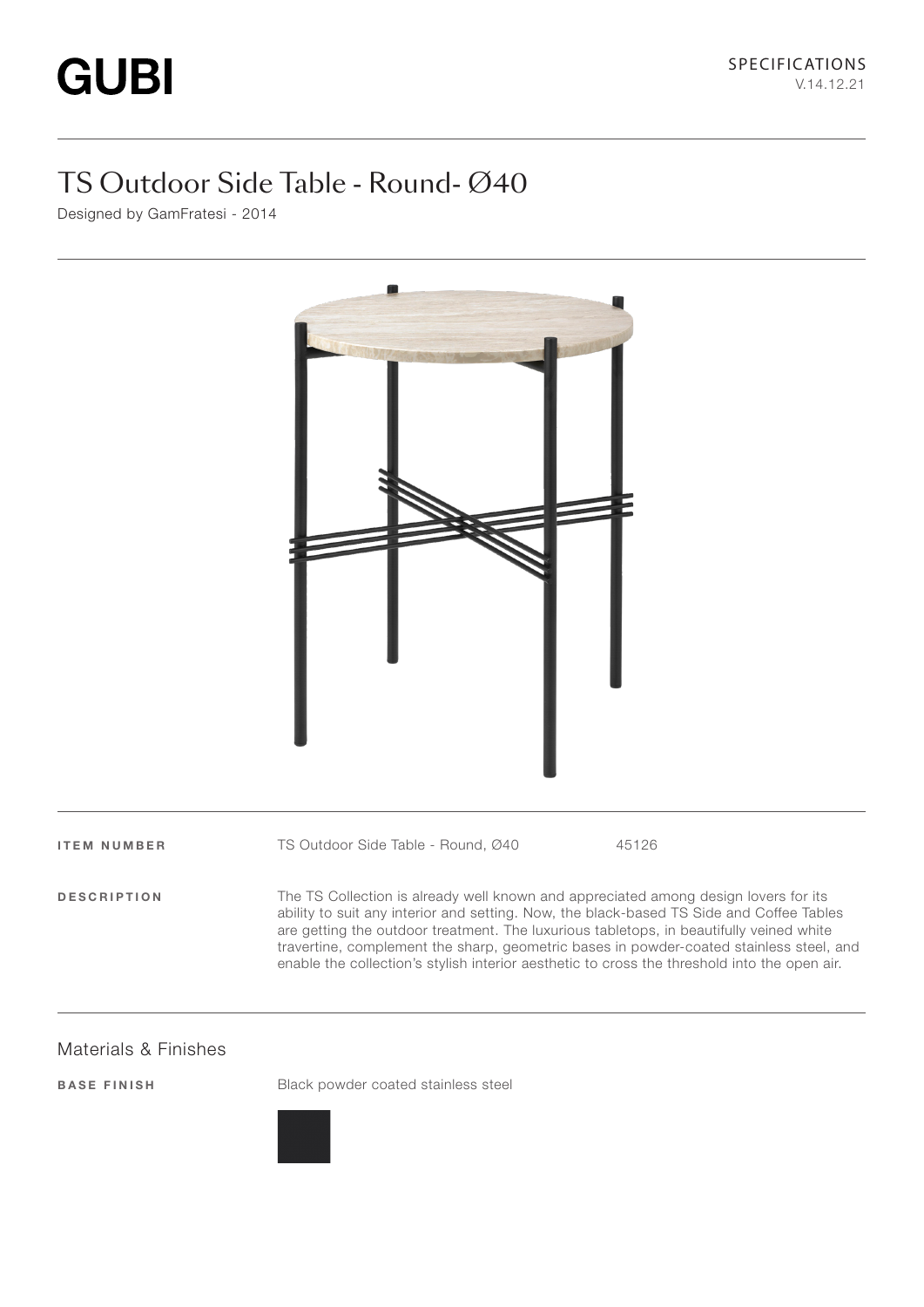TABLE TOP FINISH White Travertine Stone (Oudoor)



MATERIALS Stainless steel, travertine

### Dimensions





| WIDTH                      | 45.2 cm / 17.8 in                 |
|----------------------------|-----------------------------------|
| <b>DEPTH</b>               | 45.2 cm / 17.8 in                 |
| <b>HEIGHT</b>              | $51 \text{ cm} / 20.1 \text{ in}$ |
| <b>TABLE TOP THICKNESS</b> | $2 \text{ cm} / 0.8$ in           |
| <b>DIAMETER LEG</b>        | 1.4 cm / 0.6 in                   |

# Weight

| <b>TOTAL WEIGHT</b> | 8.5 kg / 18.7 lbs   |
|---------------------|---------------------|
| <b>LEGS WEIGHT</b>  | 1.9 kg / 4.11 lbs   |
| <b>TABLE TOP</b>    | 6.6 kg / $14.6$ lbs |

## Packaging

| <b>NUMBER OF PARCELS</b> |                                     |
|--------------------------|-------------------------------------|
| PARCEL 1 (TABLE TOP)     |                                     |
| PACKAGING LENGTH         | $50.4 \text{ cm} / 19.8 \text{ in}$ |